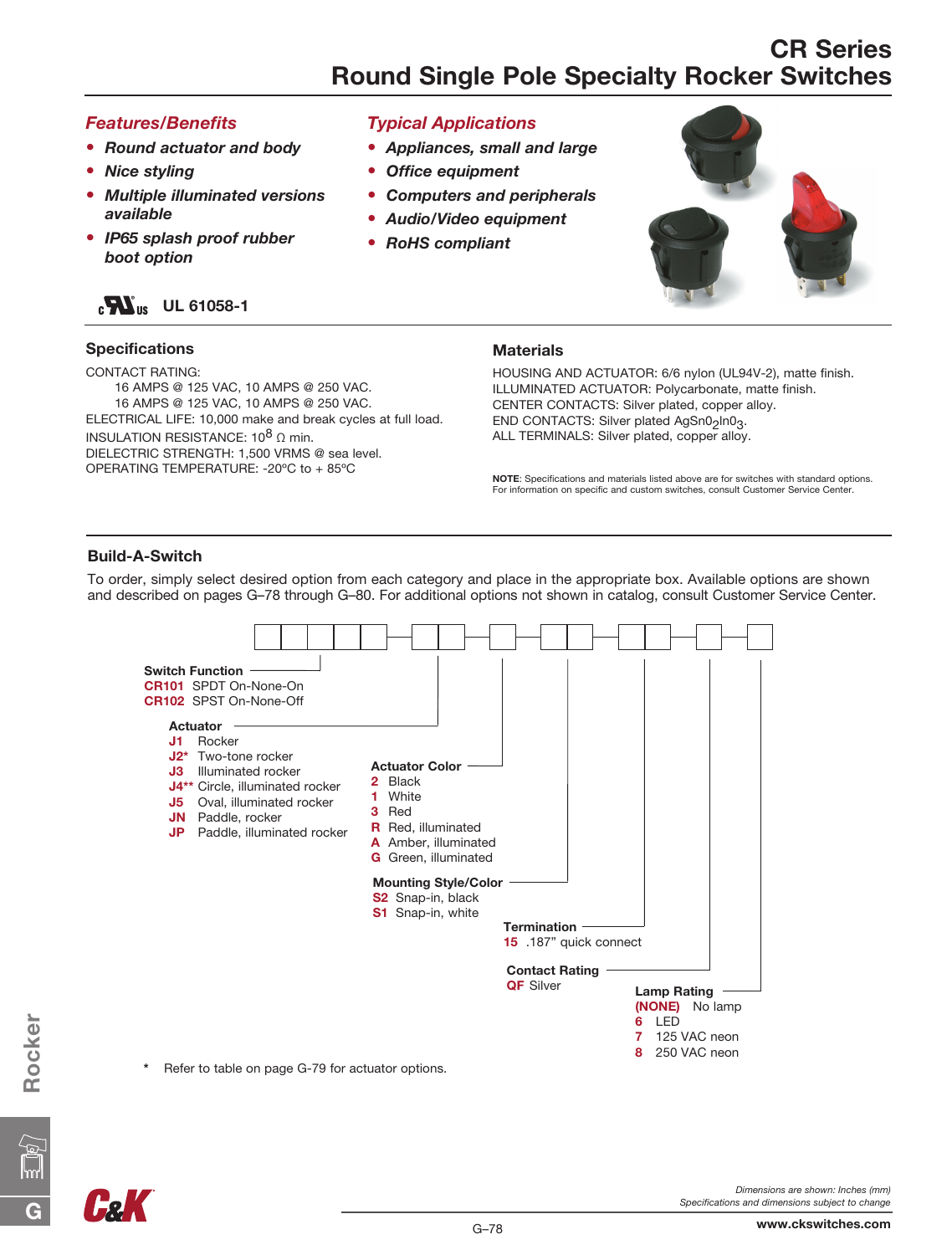



**Pel** 

*Dimensions are shown: Inches (mm) Specifications and dimensions subject to change* **ROCKER**<br>Rocker<br>B

 $\sqrt{\frac{2}{\pi}}$ 

G

**Rocker**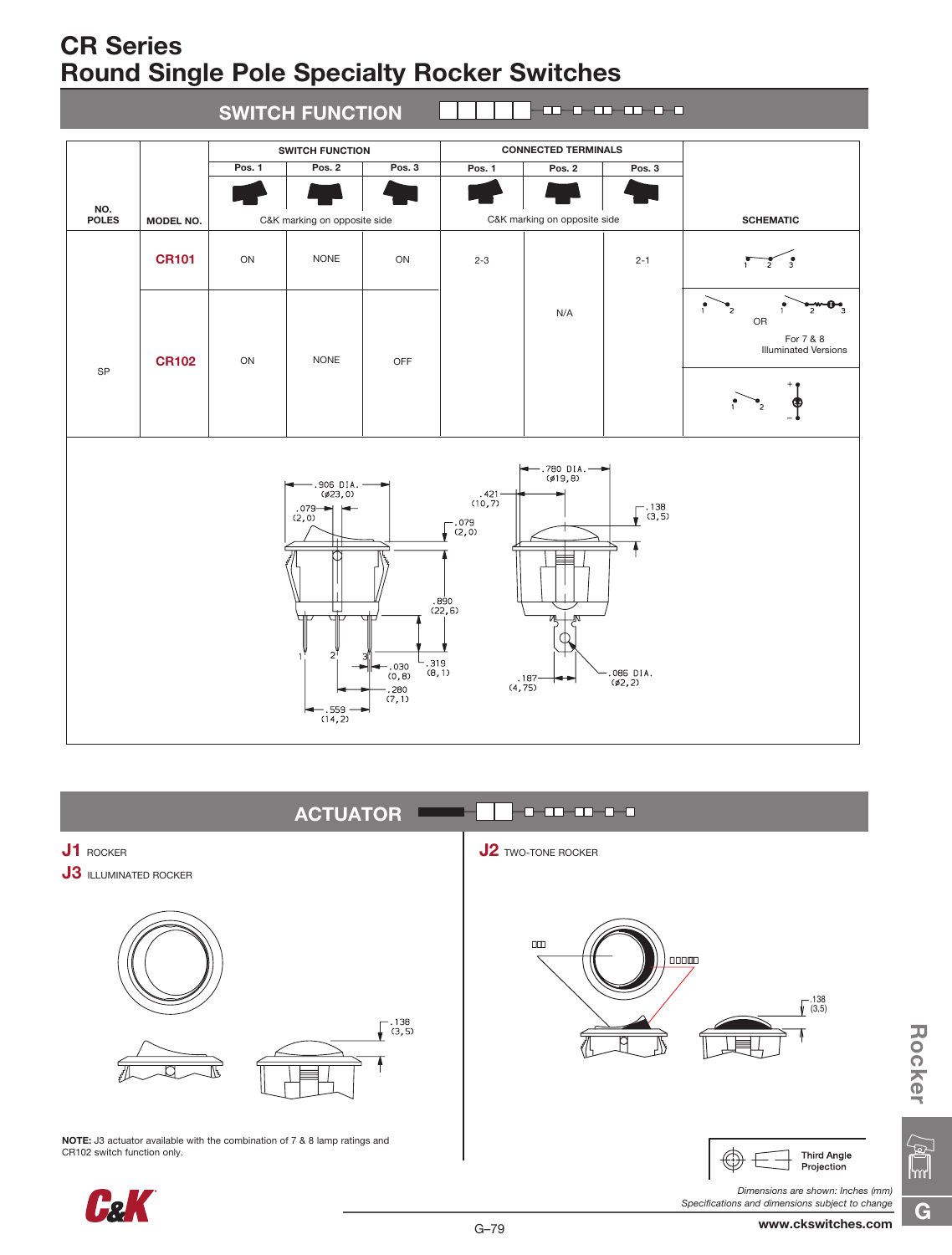

G–80

Panel thickness: 2.0 - 3.0 mm

 $.831$ <br>(21, 1)

- . 748<br>(19, 0)  $.831$ <br>(21, 1) Panel thickness: 0.7 - 3.0 mm

> Third Angle Projection

*Dimensions are shown: Inches (mm) Specifications and dimensions subject to change*









**FRK**